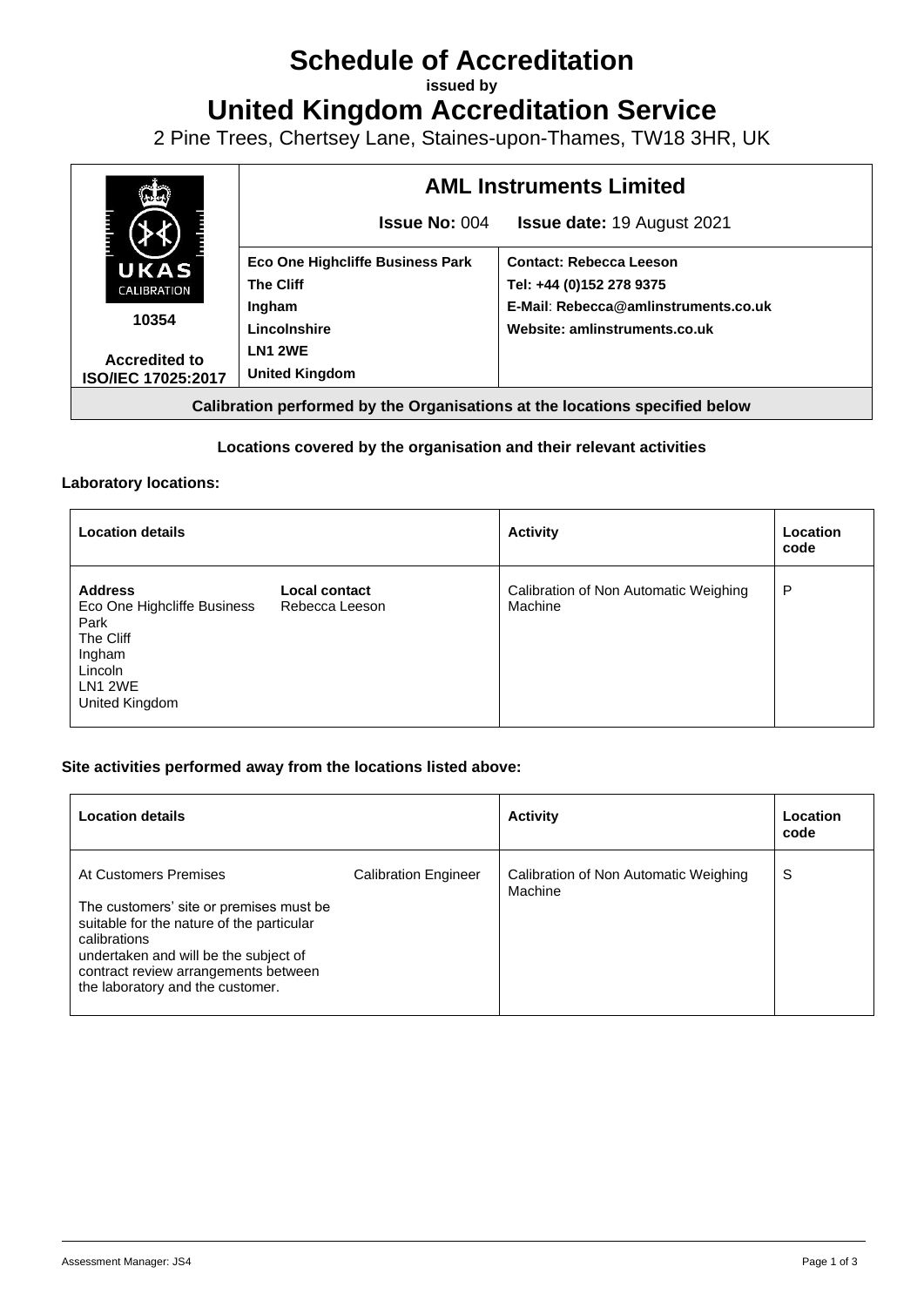|                                                                      | <b>Schedule of Accreditation</b><br>issued by<br><b>United Kingdom Accreditation Service</b><br>2 Pine Trees, Chertsey Lane, Staines-upon-Thames, TW18 3HR, UK |  |  |  |
|----------------------------------------------------------------------|----------------------------------------------------------------------------------------------------------------------------------------------------------------|--|--|--|
| UKAS<br><b>CALIBRATION</b>                                           | <b>AML Instruments Limited</b>                                                                                                                                 |  |  |  |
| 10354<br><b>Accredited to</b><br><b>ISO/IEC 17025:2017</b>           | <b>Issue No: <math>004</math></b><br><b>Issue date: 19 August 2021</b>                                                                                         |  |  |  |
| Calibration performed by the Organisation at the locations specified |                                                                                                                                                                |  |  |  |

| <b>Measured Quantity</b><br>Instrument or Gauge | Range                                                                                                                                                                                                                      | Expanded<br>Measurement<br>Uncertainty $(k = 2)$                                                                                                                                                                         | Remarks                                                                                                                                                                                                                                                                                                                                                                    | Location<br>Code |  |  |  |
|-------------------------------------------------|----------------------------------------------------------------------------------------------------------------------------------------------------------------------------------------------------------------------------|--------------------------------------------------------------------------------------------------------------------------------------------------------------------------------------------------------------------------|----------------------------------------------------------------------------------------------------------------------------------------------------------------------------------------------------------------------------------------------------------------------------------------------------------------------------------------------------------------------------|------------------|--|--|--|
| <b>WEIGHING INSTRUMENTS</b>                     |                                                                                                                                                                                                                            |                                                                                                                                                                                                                          |                                                                                                                                                                                                                                                                                                                                                                            |                  |  |  |  |
| Non-automatic weighing<br>machines              | 5 <sub>g</sub><br>10 <sub>g</sub><br>20 <sub>g</sub><br>50 g<br>100 <sub>g</sub><br>200 <sub>g</sub><br>500 g<br>$1$ kg<br>$2$ kg<br>$5$ kg<br>10 <sub>kg</sub><br>20 kg<br>50 kg<br>100 kg<br>200 kg<br>500 kg<br>1000 kg | $0.025$ mg<br>$0.033$ mg<br>0.046 mg<br>$0.074$ mg<br>$0.14$ mg<br>$0.28$ mg<br>$0.70$ mg<br>$1.4 \text{ mg}$<br>2.8 <sub>mq</sub><br>38.6 mg<br>77.2 mg<br>150 mg<br>390 mg<br>7.7 <sub>g</sub><br>16 g<br>39 g<br>77 g | 1. Weights are available<br>in OIML Class:<br>E2 from 1 g to 500 g,<br>Max. grouped load 2 kg<br>F1 from 1 g to 10 kg,<br>Max. grouped load 50 kg<br>M1 from 10 kg to 20 kg.<br>Max grouped load 1000<br>kg.<br>2. Other loads within the<br>overall listed range may<br>also be used.<br>3. Calibration method in<br>line with the requirements<br>of Euramet guide cg-18 | S                |  |  |  |
| <b>END</b>                                      |                                                                                                                                                                                                                            |                                                                                                                                                                                                                          |                                                                                                                                                                                                                                                                                                                                                                            |                  |  |  |  |

# Calibration and Measurement Capability (CMC)